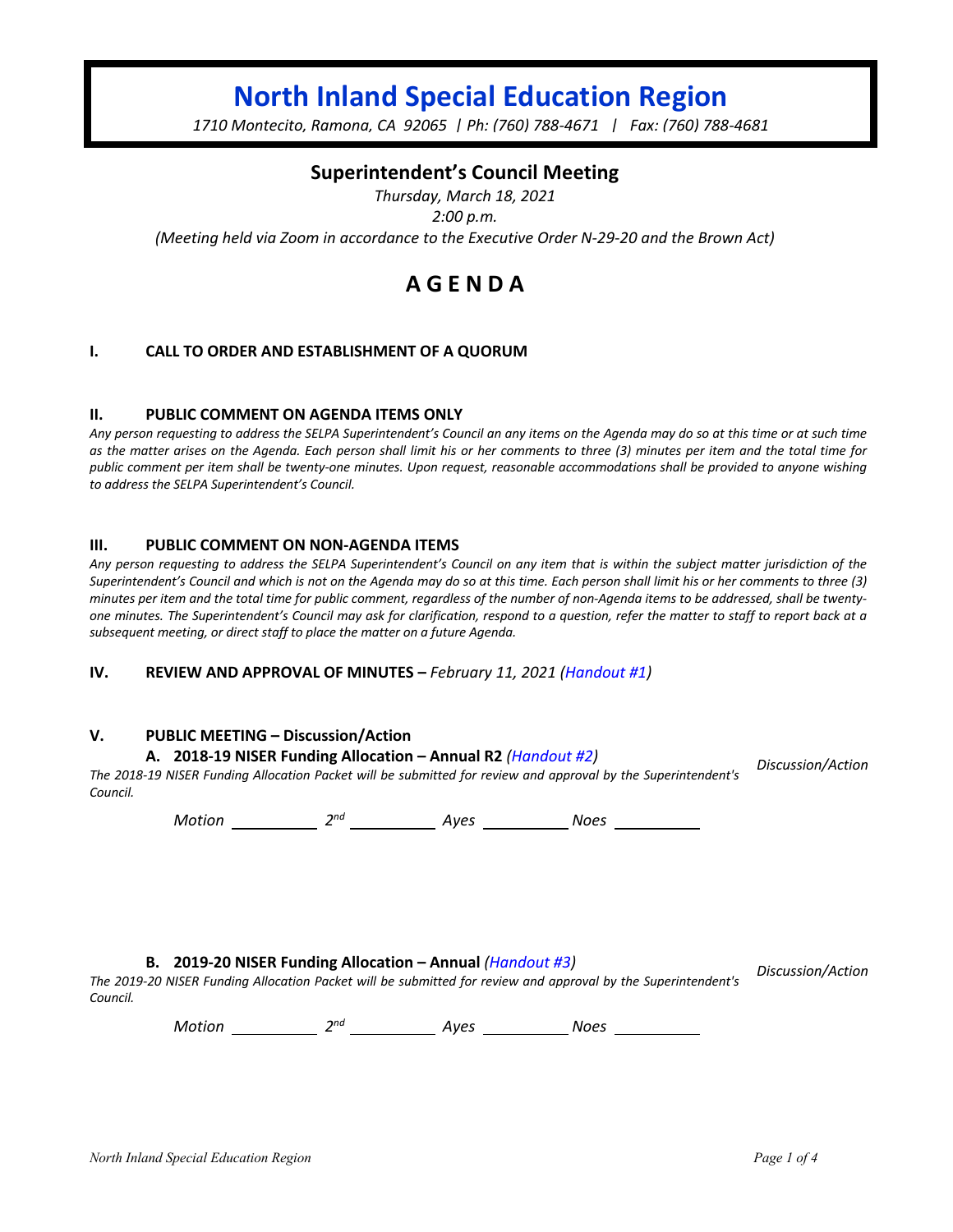| C. 2020-21 NISER Funding Allocation – P1 and Projected P-2 (Handout #4)<br>The 2020-21 NISER Funding Allocation Packet will be submitted for review and approval by the Superintendent's                                                                                                                                                                                                                                                                                                                                                                                                                                                                                                                                 |                                                                                                                                                            |  |  |                                                                                                         | Discussion/Action |
|--------------------------------------------------------------------------------------------------------------------------------------------------------------------------------------------------------------------------------------------------------------------------------------------------------------------------------------------------------------------------------------------------------------------------------------------------------------------------------------------------------------------------------------------------------------------------------------------------------------------------------------------------------------------------------------------------------------------------|------------------------------------------------------------------------------------------------------------------------------------------------------------|--|--|---------------------------------------------------------------------------------------------------------|-------------------|
| Council.                                                                                                                                                                                                                                                                                                                                                                                                                                                                                                                                                                                                                                                                                                                 |                                                                                                                                                            |  |  |                                                                                                         |                   |
|                                                                                                                                                                                                                                                                                                                                                                                                                                                                                                                                                                                                                                                                                                                          | D. 2021-22 NISER Funding Allocation – Projection ( <i>Handout #5)</i><br>Superintendent's Council.                                                         |  |  | The 2021-22 NISER Funding Allocation Projection Packet will be submitted for review and approval by the | Discussion/Action |
| E. Base Proration Factor History (Handout #6)<br>A Review of the updated data for the Base Proration Factor.                                                                                                                                                                                                                                                                                                                                                                                                                                                                                                                                                                                                             |                                                                                                                                                            |  |  |                                                                                                         | <b>Discussion</b> |
|                                                                                                                                                                                                                                                                                                                                                                                                                                                                                                                                                                                                                                                                                                                          |                                                                                                                                                            |  |  | Motion 2 <sup>nd</sup> 2 <sup>nd</sup> Ayes 2008 Noes 2008                                              |                   |
| F. Head Start Interagency Agreement (Handout #7)<br>Head Start Interagency Agreement is entered into among the Local Education Agencies of San Diego, San<br>Diego County Superintendent of Schools, San Diego County Special Education Local Plan Areas and<br>Neighborhood House Association, American Indian Alaskan Native (AIAN), Metropolitan Area Advisory Committee<br>on Anti-Poverty of San Diego, Inc (MAAC), Head Start Programs of San Diego County. This Interagency Agreement<br>is signed annually, with the exception of 2020 due to COVID, and was updated by a task force in 2015. It is the<br>responsibility of the SELPA to enter into Interagency agreements to ensure the provision of services. |                                                                                                                                                            |  |  |                                                                                                         | Discussion/Action |
|                                                                                                                                                                                                                                                                                                                                                                                                                                                                                                                                                                                                                                                                                                                          | G. Local Plan and District Certifications (Handout #8)<br>Update on current status and next steps. Summary of changes to Local Plan and committee process. |  |  |                                                                                                         | Discussion/Action |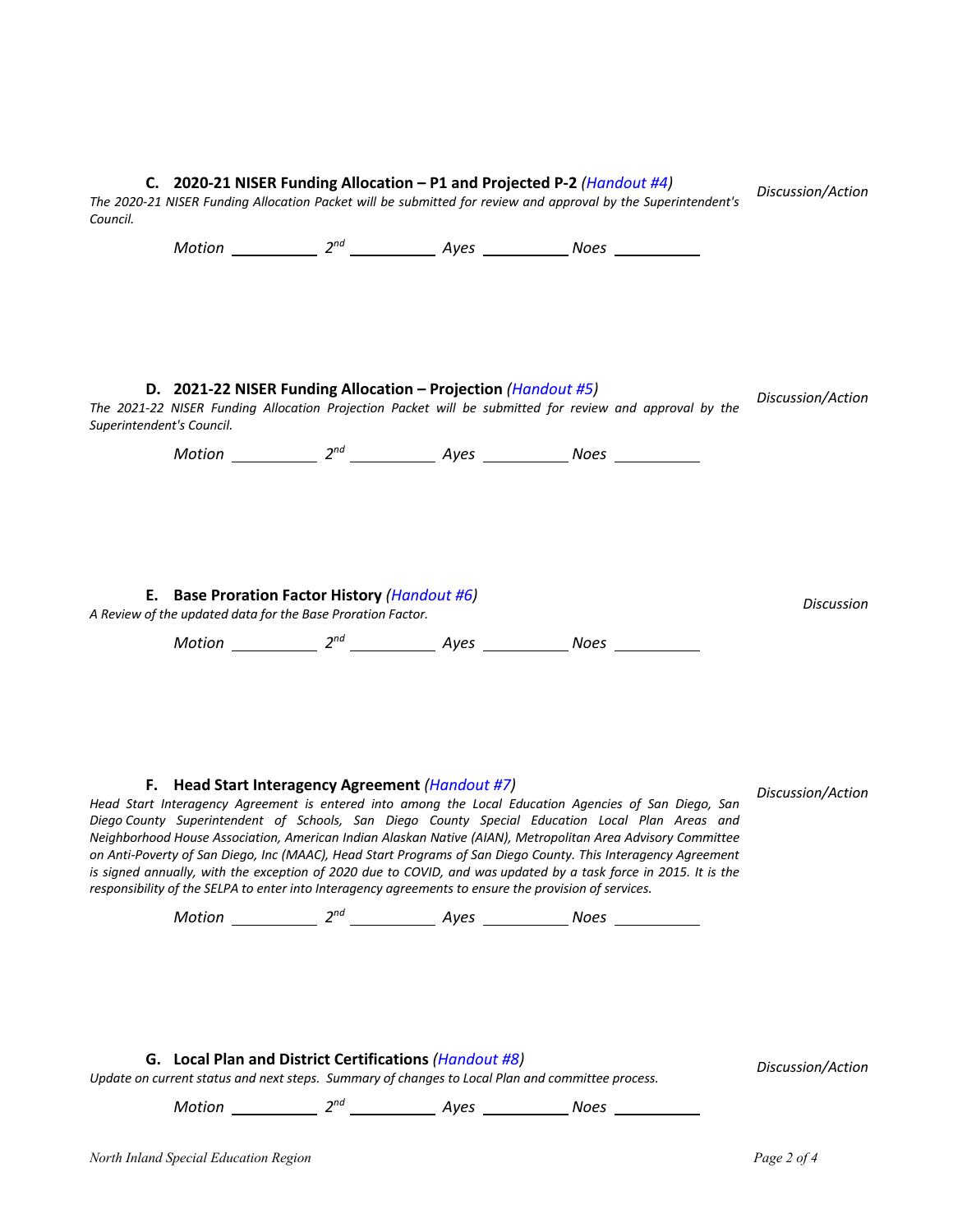## **V. DISCUSSION**

#### **A. High Cost Pool Calculation Form** *(Handout #9)*

*Review of the updated Form for district completion. Forms will be due to the SELPA by April 30th for review and possible approval by the Committees and Council at the May meetings.*

#### **B. Maintenance of Effort (MOE)** *(Handout #10)*

*Discussions regarding tracking exemptions to use for passing MOE and review of the Job Aide developed for the districts in support of the completion of MOE.*

#### **C. JCCS MOU** *(Handout #11)*

*Discussion of current JCCS MOU and potential updates/changes to be addressed.* 

**D. San Pasqual Academy and LAO Recommendations for Out-of-Home Care (OOHC)** *(Handout #12) Discussion of San Pasqual Academy and potential impact to SELPA and member districts.* 

## **VI. INFORMATION**

- **A. County Office Report** *Assistant Superintendent*
- **B. North Inland SELPA Report** *Jaime Tate-Symons*
	- 1) CDE Compliance
		- CALPADS and Monitoring Activities *(Handout #13)*
		- Sig Dis and Dispro *(Handout #14)*
		- State Director
		- CDE Monitoring Overdue Reports
	- 2) Legislative Update *(Handout #15)*